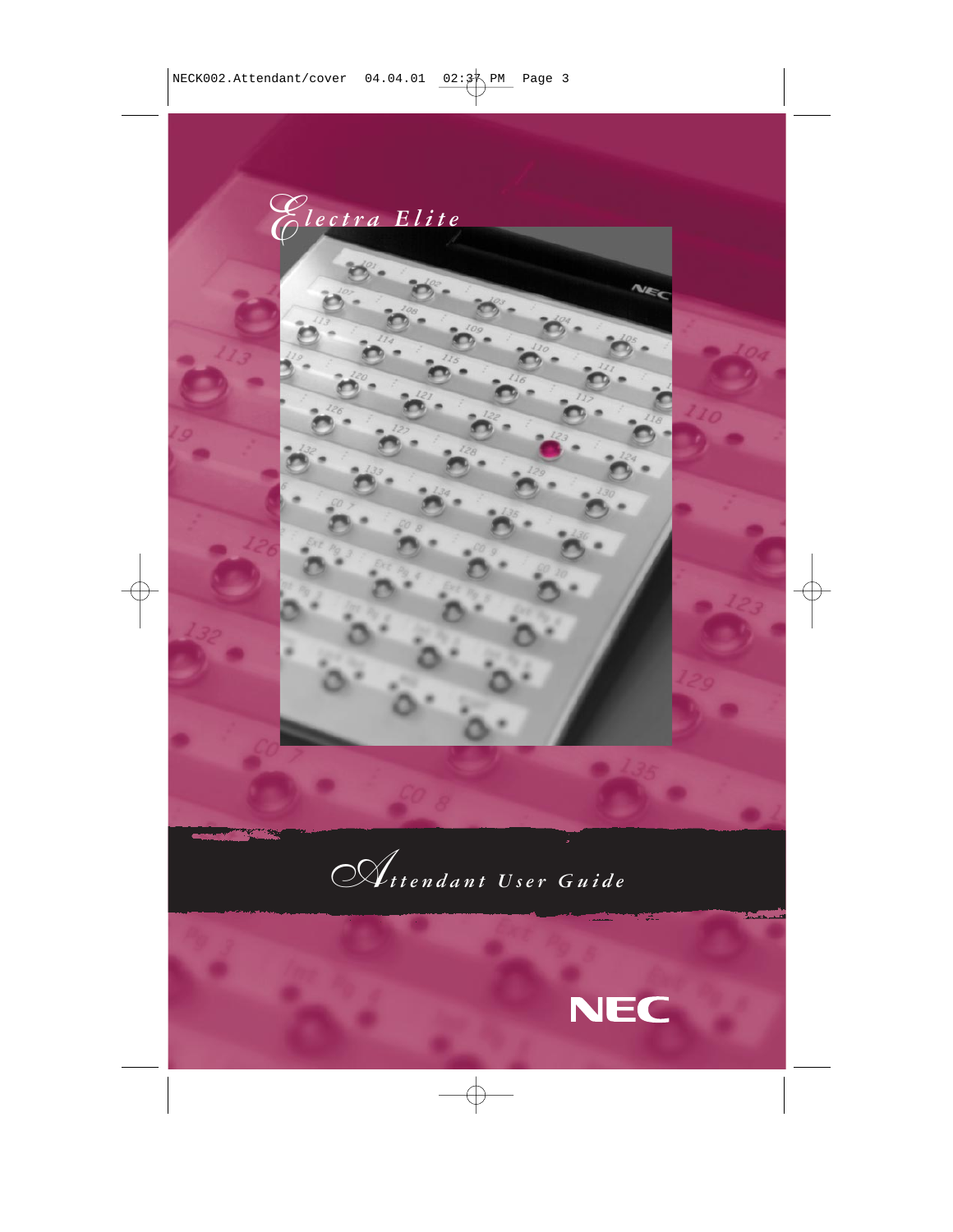### Electra Elite DSS/BLF



*General Information*

- **1. DSS** keys (Direct Station Selection) or **CO** Keys (Central Office Lines)
- **2.** Status Indicators
- **3.** Dedicated Feature Keys

The following should be considered when reviewing this user guide:

- Attendant console keys can be assigned as Direct Station Selection/Busy Lamp Field (DSS/BLF), Call Arrival or as additional central office lines (CO Add-On Console.)
- Refer to Multiline Telephone User Guide for additional information on telephone operation.
- All operational instructions assume Prime Line Pickup is assigned to intercom dial tone, Ringing Line Preference is assigned, a Call Appearance and Call Arrival key is assigned to all multiline telephones and only a single tenant has been assigned in the system.
- All access codes listed are standard; some may vary based on system assignment.
- Access to many features is based on system assignments. Not all features may be available from your telephone.
- The telephone display provides useful call processing information such as trunk access, recall indication, feature confirmation, etc.

| <b>DSS/BLF LEDS</b>      |                       | <b>ADD-ON CONSOLE LEDS</b>           |                       |  |
|--------------------------|-----------------------|--------------------------------------|-----------------------|--|
| <b>Telephone Status</b>  | <b>DSS/BLF Status</b> | <b>CO Line Status</b>                | <b>LED</b> Indication |  |
| <b>Attendant Message</b> | <b>Steady Green</b>   | Idle                                 | Unlit                 |  |
| <b>Idle</b>              | Unlit                 | <b>Incoming Call</b>                 | Rapid Flashing Red    |  |
|                          |                       |                                      | <b>Steady Green</b>   |  |
| $In-Use$                 | Steady Red            | Other-Use                            | Steady Red            |  |
| Hold                     | Steady Red            | <b>Held Call</b>                     |                       |  |
| <b>FWD All (DND)</b>     | Flashing Red          | $\blacktriangleright$ Your Telephone | Slow Flashing Green   |  |
|                          |                       | $\triangleright$ Other Telephone     | Slow Flashing Red     |  |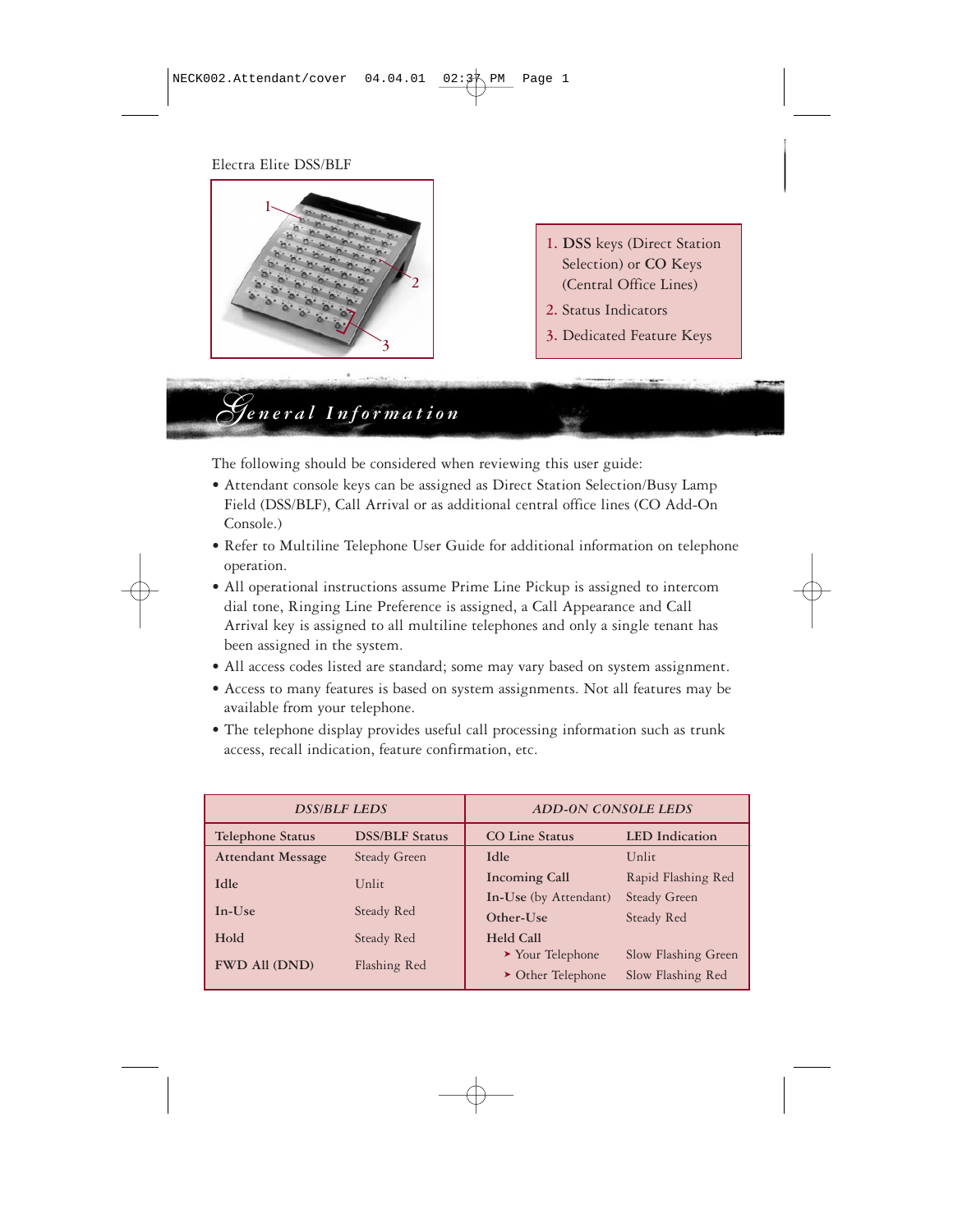# *Table of Contents*

### *PAGES 2 & 3*

Attendant Add-On Console Night Transfer Trunk to Trunk Transfer Automatic Trunk to Trunk Transfer

### *PAGES 4 & 5*

Message Waiting or Station Outgoing Lockout Station Outgoing Lockout Paging Set Relocation Mode Direct Inward System Access (DISA)

### *PAGES 6 & 7*

Automated Attendant Recording Voice Prompts Programming System Speed Dial

### *PAGES 8 & 9*

Programming Forced/Verified Account Codes Clock/Calendar Setting Conference Bridge Setup

*CHARACTER ENTRY CODES AND SYSTEM SPEED DIAL DIRECTORY*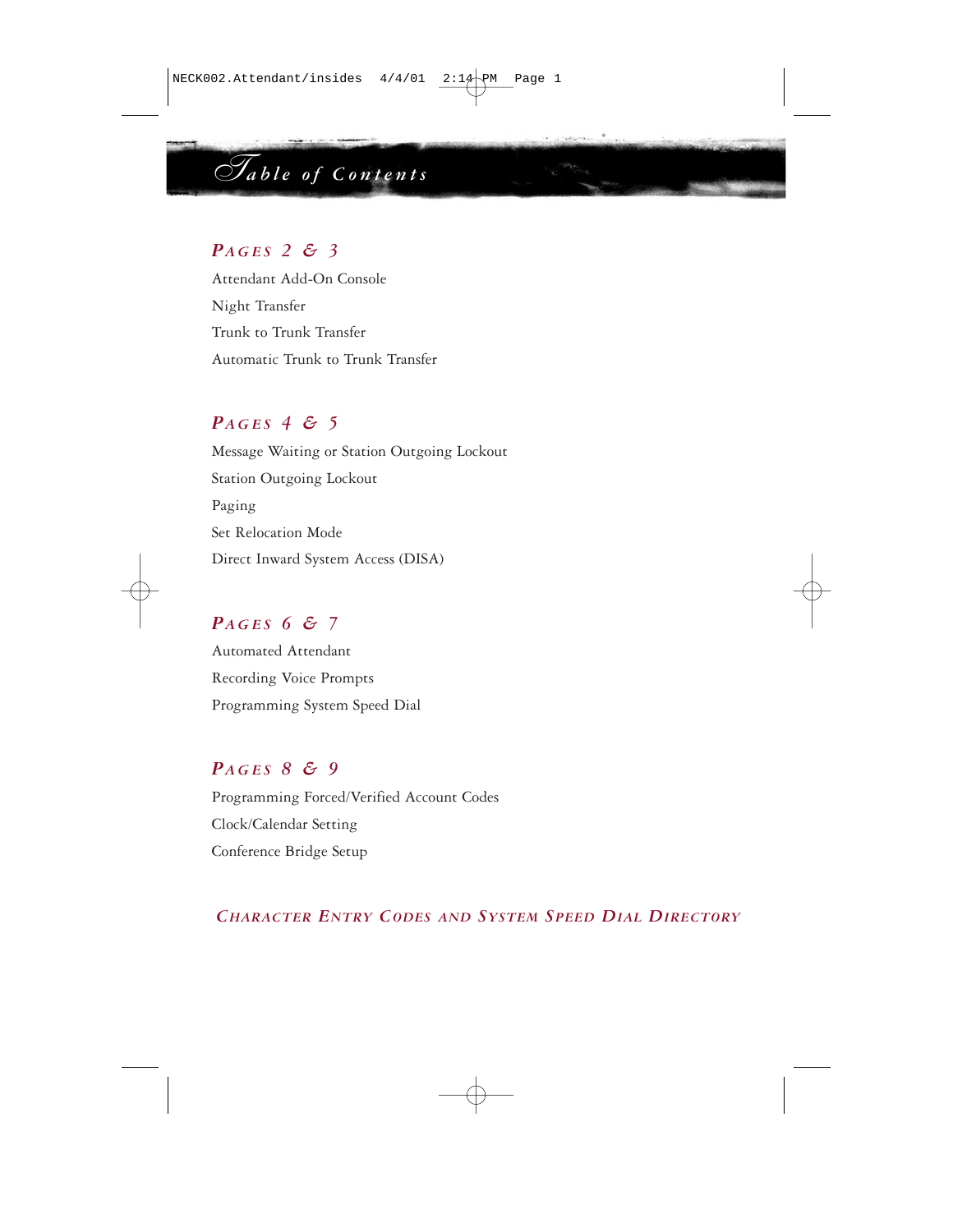# *Attendant Add-On Console*

### *A NSWERING CALLS*

Receive CO incoming ringing:

- ➤ Lift handset.
- ➤ Converse and process call.

### *TRANSFERRING CALLS*

With a call in progress:

- ➤ Press **DSS/BLF** key for the desired station (call is placed on Non-Exclusive Hold.)
- ➤ Voice announce after tone burst.
- *OR* Wait for ringing call to be answered.
- ➤ Press **Transfer** on the Attendant Add-On Console.
- ▶ Replace handset.
- *NOTE 1: Pressing Transfer immediately after the DSS key will result in an unscreened ring transfer or camp-on.*
- *NOTE 2: If the called station is busy or unanswered, press the flashing Line key, Call Appearance key or Conf key (internal calls) to return to the original party.*
- *NOTE 3: Unanswered camp-ons and unscreened transfers will recall to the attendant telephone. After answering the recall, pressing Feature 86 will transfer the call to the personal voice mailbox of the station number dialed.*

### *PLACING I NTERNAL CALLS*

- ➤ Lift handset.
- ➤ Press **DSS/BLF** key on the Attendant Add-On Console.
- ➤ Voice announce after tone burst.
- *OR* Wait for ringing call to be answered.
- *NOTE 1: When calling a multiline telephone, dialing 1 after the station number will change ringing to voice or voice to ringing.*

*NOTE 2: To directly access a personal voice mailbox, dial 7 after dialing the station number.*

## *PLACING CALLS TO CALL ARRIVAL KEYS*

➤ Lift handset.

- ➤ Press **DSS/BLF** key on the Attendant Add-On Console representing a **Call Arrival** key.
- ➤ Wait for ringing call to be answered.

### *PLACING O UTGOING CALLS*

- ➤ Lift handset.
- ➤ Press idle **CO Line** key on Attendant Add-On Console.
- ▶ Dial telephone number.
- ➤ Converse.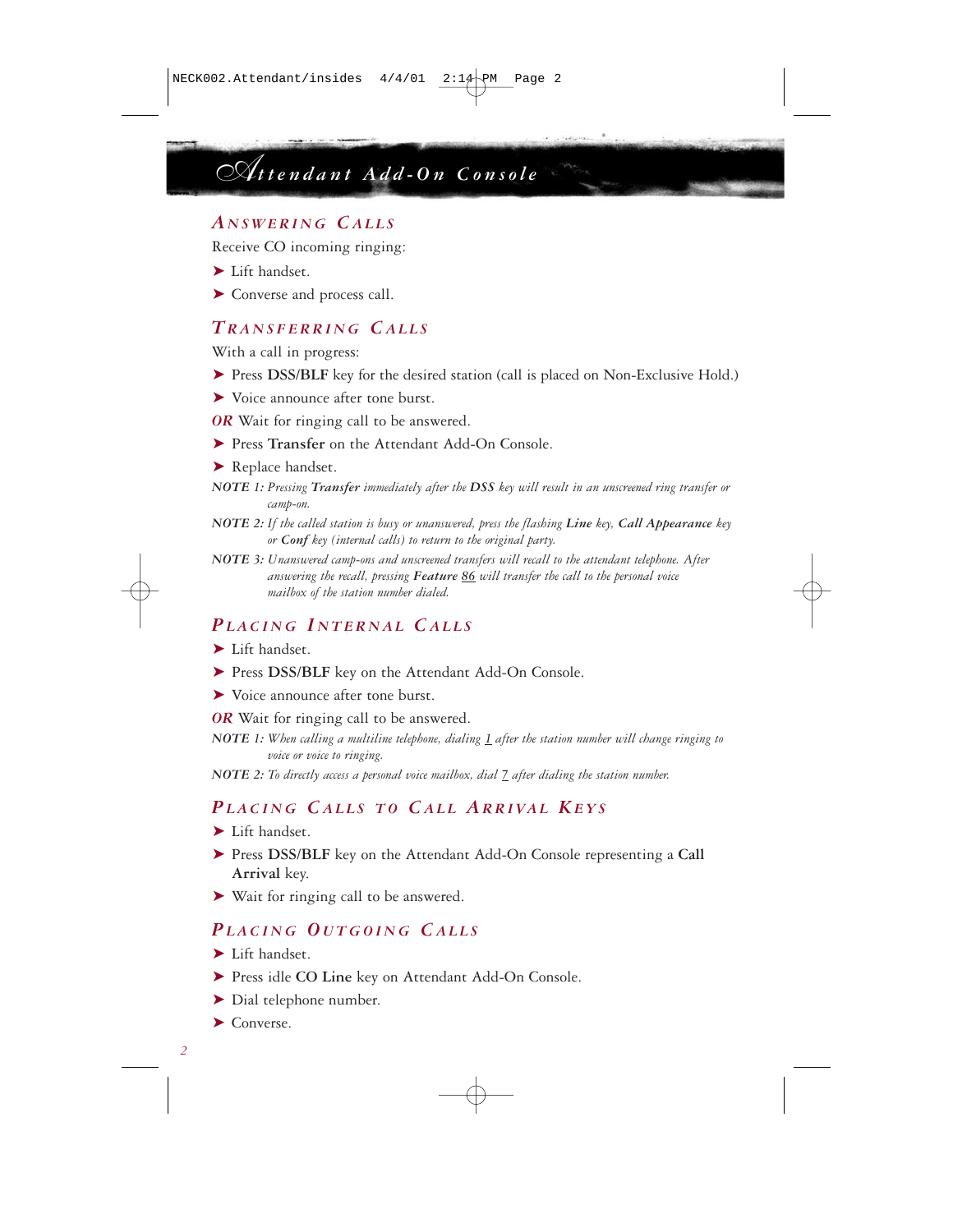*Night Transfer*

*SET/CANCEL USING CONSOLE SET/CANCEL USING ACCESS CODE*

- ➤ Press **NT** key. ➤ Press **Feature**.
	- ➤ Dial Night Transfer code **80**.
	- ➤ Press **Feature**.

*NOTE: When programmed for Automatic Day/Night Transfer, the system will enter/exit night mode at the preprogrammed times.*

# *Trunk to Trunk Transfer*

With an outside call in progress:

- ➤ Press **Transfer**.
- ➤ Dial trunk access code i.e. **\_9**.
- ▶ Dial telephone number, wait for answer.
- ➤ Press **Feature**.
- ➤ Press **Transfer**.
- ▶ Replace handset.

*NOTE: Once established, a trunk to trunk connection cannot be re-entered.*

# *Automatic Trunk to Trunk Transfer*

### *PROGRAM/MODIFY/ERASE FORWARD ASSIGNMENT*

- ➤ Press **Feature**.
- ➤ Dial Automatic Trunk Transfer code **63**.
- ➤ Dial incoming trunk number to be forwarded:
	- ➤ Individual trunks **01~64** *or*
	- ➤ All trunks **00**
- $\blacktriangleright$  Dial #.
- ➤ Dial outgoing telephone number where calls are to be directed.
- ➤ Press **Feature**.

*SET/CANCEL*

- ➤ Press **Feature**.
- ➤ Dial Automatic Trunk Transfer code:
	- ➤ Set **61**
	- ➤ Cancel **62**
- ➤ Dial incoming trunk number to be set/cancelled:
	- ➤ Individual trunks **01~64**
	- ➤ All trunks **00**
- ➤ Press **Feature**.

*NOTE: Once set, incoming calls to the selected CO/PBX line(s) will automatically be routed to the programmed telephone number.*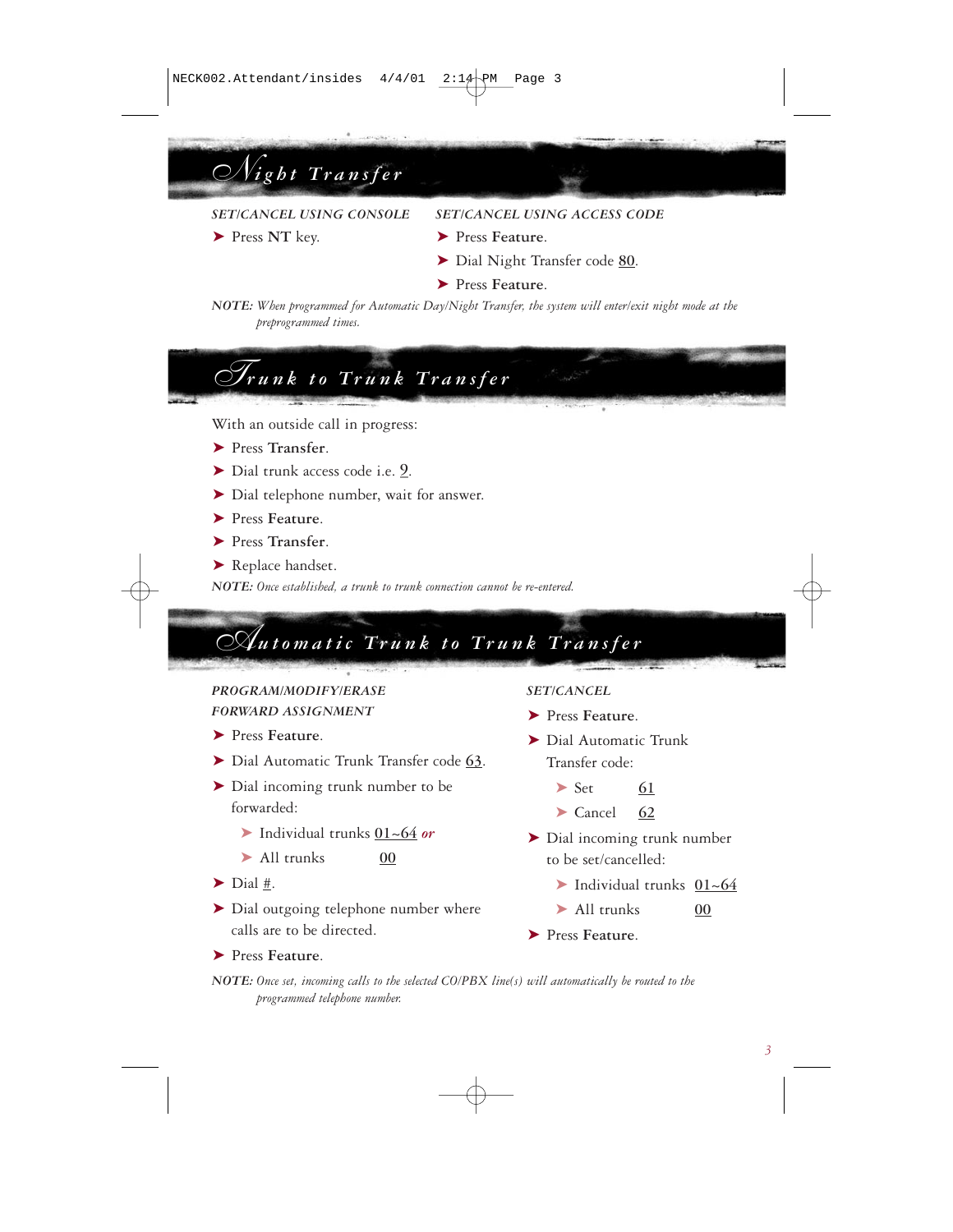*Message Waiting or Station Outgoing Lockout*

#### *SET/CANCEL*

- ➤ Press **MSG/Station Lockout.**
- ➤ Press desired **DSS/BLF** key.
- *NOTE 1: An Attendant Add-On Console can be assigned with Message Waiting OR Station Outgoing Lockout capability.*
- *NOTE 2: A green LED at the associated DSS/BLF key indicates that a message or Station Outgoing Lockout has been set.*

# *Station Outgoing Lockout*

To cancel Station Outgoing Lockout and default the password on a per station basis:

- ➤ Press **Speaker.**
- ▶ Dial Attendant Reset Password access code \_\_\_\_.
- ➤ Dial Station number to be canceled.
- ➤ Press **Speaker.**



## *PAGING USING DIRECT PAGING ACCESS KE Y*

- ➤ Lift handset.
- ➤ Press **Direct Paging Access** key.
- ➤ Page.
- ➤ Wait for Meet-Me Answer or replace handset.

### *PAGING USING ACCESS CODE*

- ▶ Lift handset.
- ➤ Dial Paging code:

| <b>INTERNAL</b> |    | <b>EXTERNAL</b>                 |    |
|-----------------|----|---------------------------------|----|
| All Zones       | 51 | All int. $\&$ ext.              | 59 |
| $\geq$ Zone A   | 52 | $\blacktriangleright$ All Zones | 55 |
| $\geq$ Zone B   | 53 | $\geq$ Zone A                   | 56 |
| $\geq$ Zone C   | 54 | $\geq$ Zone B                   | 57 |
|                 |    | $\geq$ Zone C                   | 58 |

- ➤ Page.
- ➤ Wait for Meet-Me Answer or replace handset.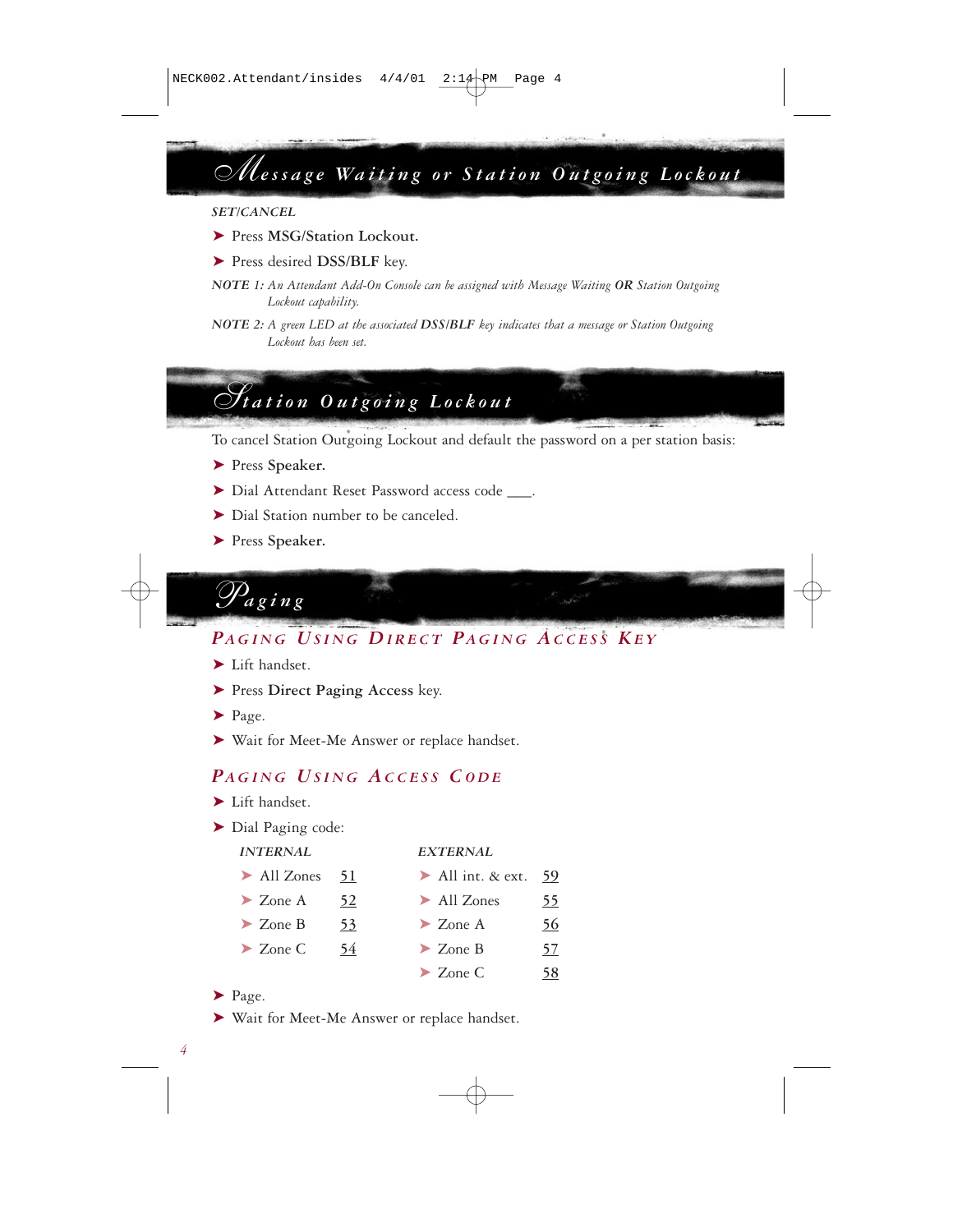# *Set Relocation Mode*

- *SET/CANCEL USING ACCESS CODE*
- ➤ Press **Feature.**
- ➤ Dial Set Relocation Mode code **84**.

# *Direct Inward System Access (DISA)*

#### *SETTING DISA PASSWORDS RESETTING DISA PASSWORDS*

- ➤ Lift handset.
- ▶ Dial DISA Password set access code ...
- ▶ Dial DISA ID code of station to be set ...
- ▶ Dial current DISA Password . Default 0000000000 (10 zeros)
- ▶ Dial new DISA Password .

#### ▶ Replace handset.

- *NOTE 1: Password may be a maximum of 10 digits. If the new password is less than 10 digits, replace the handset to enter.*
- *NOTE 2: It is recommended that DISA passwords be 10 digits and changed frequently to prevent unauthorized use.*
- *NOTE 3: Resetting DISA Passwords will return them to the default value of 0000000000 (10 zeros).*

#### *CONFIRMING DISA PASSWORDS*

- ➤ Lift handset.
- ▶ Dial DISA Password confirmation access code ...
- ▶ Dial DISA ID code of station to be confirmed  $\blacksquare$ .
- ➤ Confirm password.
- ▶ Replace handset.

#### *DISA SET/CANCEL*

- ➤ Press **Feature.**
- ➤ Dial DISA code:
	- ➤ Set **81**
	- ➤ Cancel **82**

➤ Dial trunk number to be set/cancelled from DISA:

| Individual trunks | $01 - 64$ |
|-------------------|-----------|
| All trunks        | 00        |

➤ Press **Feature.** 

- ➤ Lift handset.
- ➤ Dial DISA Password reset access code \_\_\_.
- ▶ Dial DISA ID code of station to be reset \_\_\_.
- ▶ Replace handset.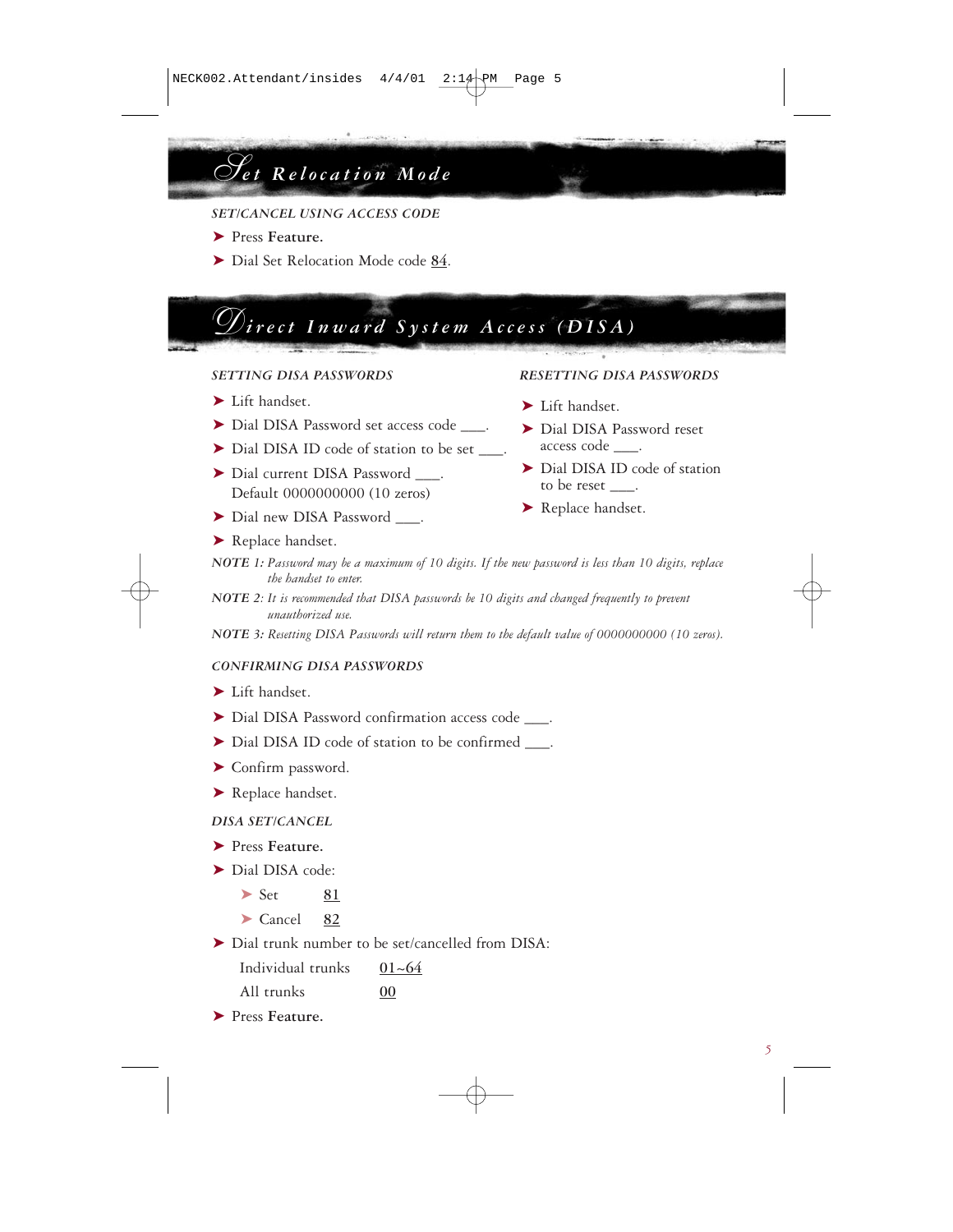# *Automated Attendant*

- ➤ Lift handset. ➤ Lift handset.
- access code \_\_\_. access code \_\_\_.
- 
- 
- ➤ Dial Automated Attendant ➤ Delete message **3** message number  $1~-8$ .  $\triangleright$  Dial 1.

- ► Record day mode <u>1</u> number <u>1~8</u>.
- ► Record night mode **2** ► Dial operation:
- 
- 
- 
- 

### *RECORDING MESSAGES VERIFY/DELETE MESSAGES*

- 
- ► Dial VRS Voice Message ► Dial VRS Voice Message
- ► Dial 1. ► Dial operation:
- ➤ Dial **1**. ➤ Verify message **2**
	-
	-
- ➤ Dial operation: ➤ Dial Automated Attendant message
	-
	- ▶ Record weekend mode **3 ▶ Verify/delete day mode 1**
- ➤ Record message via handset. ➤ Verify/delete night mode **2**
- ➤ Replace handset. ➤ Verify/delete weekend mode **3**
- ► Replace handset. <br>► Verify/delete message.
	- ▶ Replace handset.

### *AUTOMATED ATTENDANT SET/CANCEL*

- ➤ Press **Feature**.
- ➤ Dial VRS Voice Message access code:
	- ▶ Set 81
	- ➤ Cancel **82**
- ➤ Dial trunk number to be set/cancelled for Automated Attendant:
	- ➤ Individual trunks **01~64**
	- ➤ All trunks **00**
- ➤ Press **Feature**.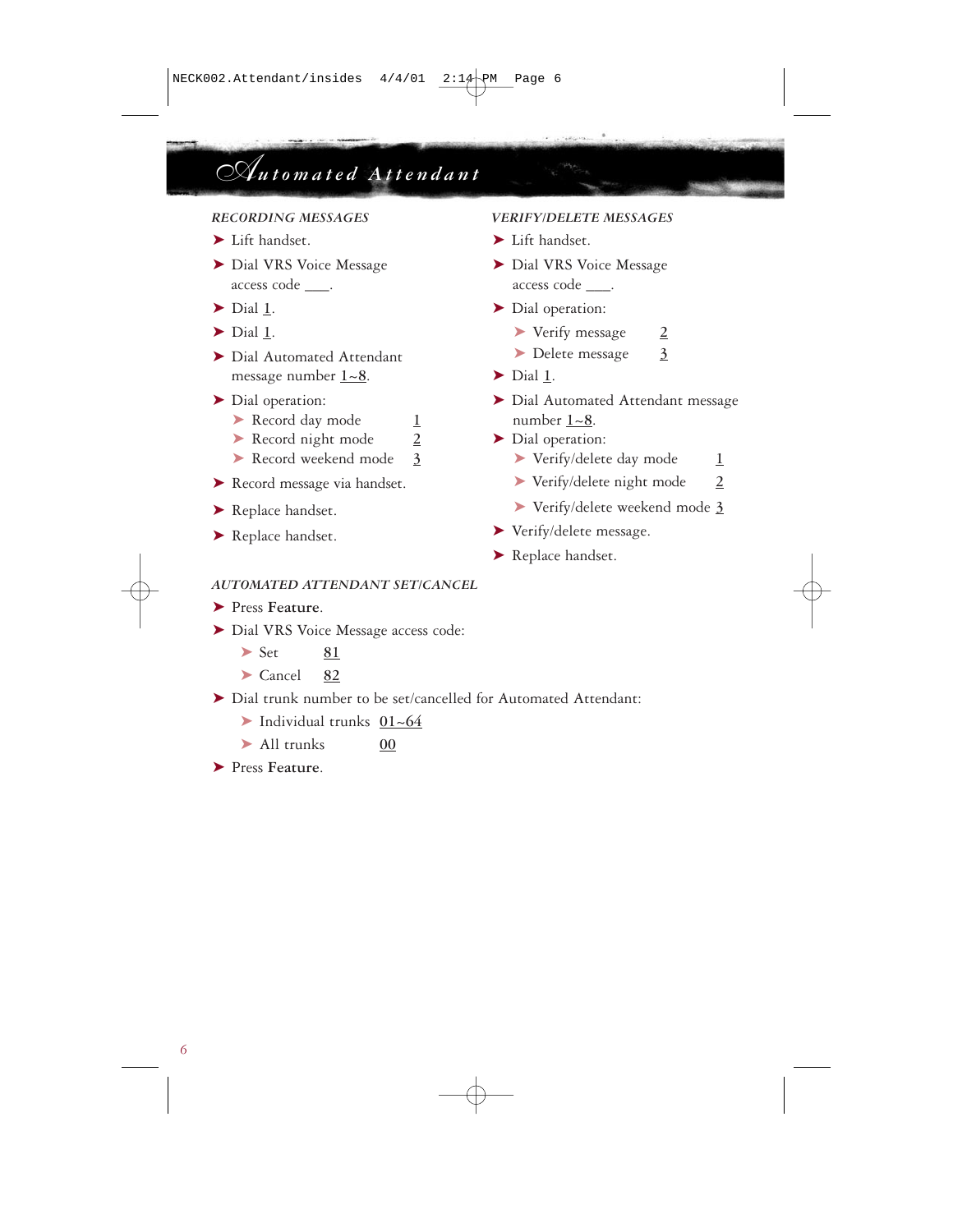# *Recording Voice Prompts*

- 
- access code \_\_\_\_. access code \_\_\_\_.
- 
- 
- - ► Dial tone message 1 ► Dial 2.
	- ► Call waiting tone **2** ► Dial operation:
- ► Record message via handset. <br>
► Dial tone message **1**
- 
- ► Verify/delete message. ► Replace handset.

#### *SET VERIFY/DELETE*

- ► Lift handset. ► Lift handset.
- ► Dial VRS Voice Message ► Dial VRS Voice Message
- ► Dial 1. ► Dial operation:
- ➤ Dial **2**. ➤ Verify message **2**
- ➤ Dial operation: ➤ Delete message **3**
	-
	- -
- ➤ Replace handset. ➤ Call waiting message **2**
	-

## *Programming System Speed Dial*

- ➤ Press **Feature**.
- ➤ Press **Redial**.
- ➤ Dial System Speed Dial Memory location **00~79**.
- ➤ Dial trunk access code i.e. **\_9**.
- ➤ Dial telephone number to be stored (24 digits maximum).
- ➤ Press Hold (if entering name) and dial name of party (13 characters maximum).
- ➤ Press **Feature**.

*NOTE 1: Press Redial to insert a pause or Recall to store a hookflash. NOTE 2: Refer to Character Entry Codes when entering name of party.*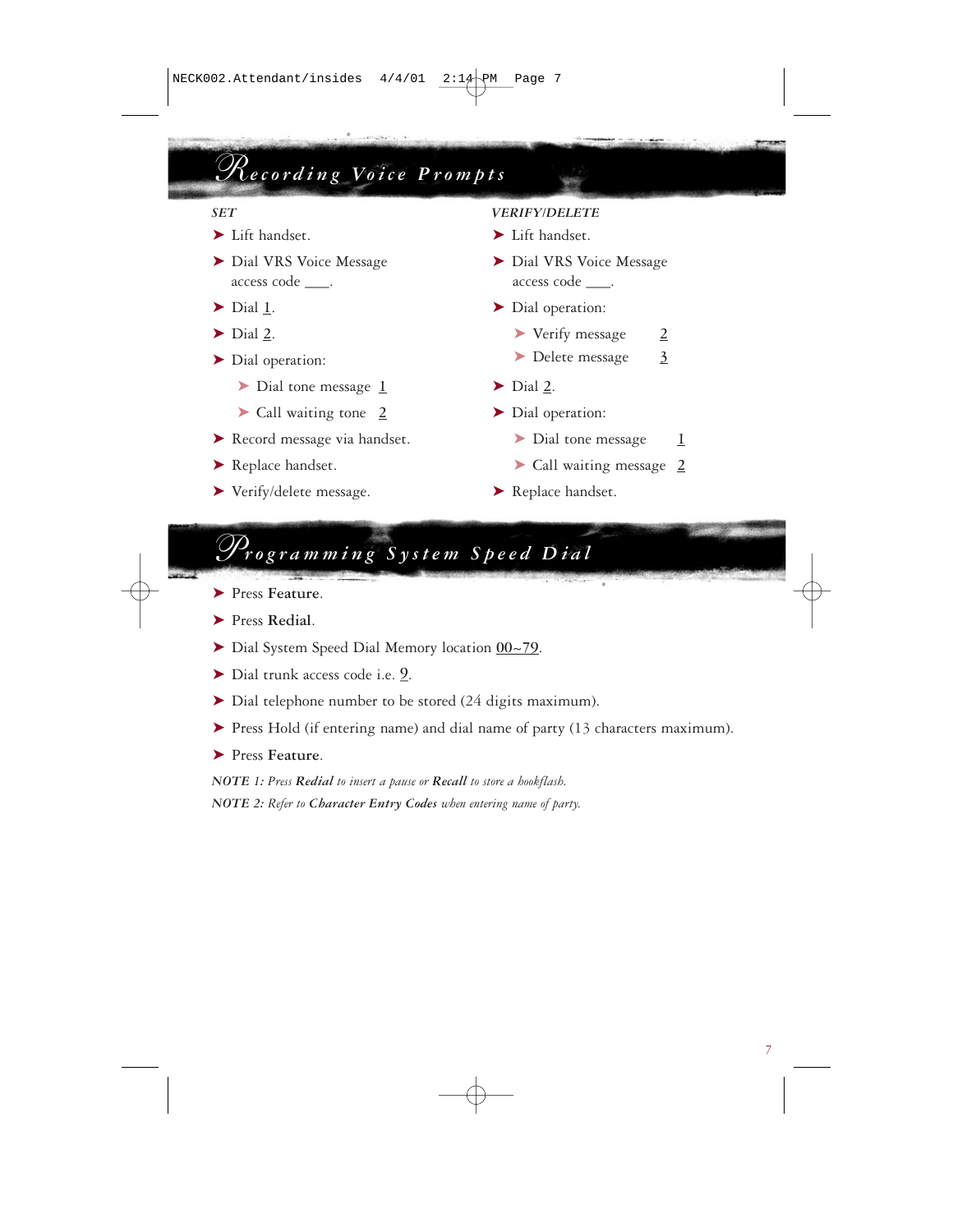# *Programming Forced/Verified Account Codes*

- ➤ Lift handset.
- ➤ Dial Forced Account Programming access code \_\_\_\_\_\_\_. Hear second dial tone.
- ➤ Dial the Forced Account Number **(001~500)**.
- ▶ Dial the Forced Account Code Force Hear Confirmation tone.
- ➤ Press **Transfer**.
- ➤ The next Forced Account Number (**001~500**) is displayed. Dial additional Forced Account Codes as desired.
- ▶ Replace handset.
- *NOTE 1: A maximum of 500 Account Codes may be entered. Each Forced Account Code must be assigned a number (001-500).*

## *Clock/Calendar Setting*

- ➤ Press **Feature**.
- $\blacktriangleright$  Dial 9#.
- ► Enter hour and minute via dialpad.
- ➤ Press **Recall** to change AM/PM setting.
- ➤ Press **Hold** to change to calendar setting.
- *OR* Press **Feature** to exit this feature.
- ▶ Press Recall to select day of week.
- ➤ Dial **#** to move the cursor to day of month field.
- ► Enter day of month via dialpad.
- ➤ Press **Recall** to select month.
- ➤ Dial **#** to move the cursor to year field.
- ➤ Enter last two digits of year via dialpad.
- ➤ Press **Feature**.

*NOTE 2: The length of the Forced Account Code can be up to 13 digits as assigned in system programming. The default is 10 digits.*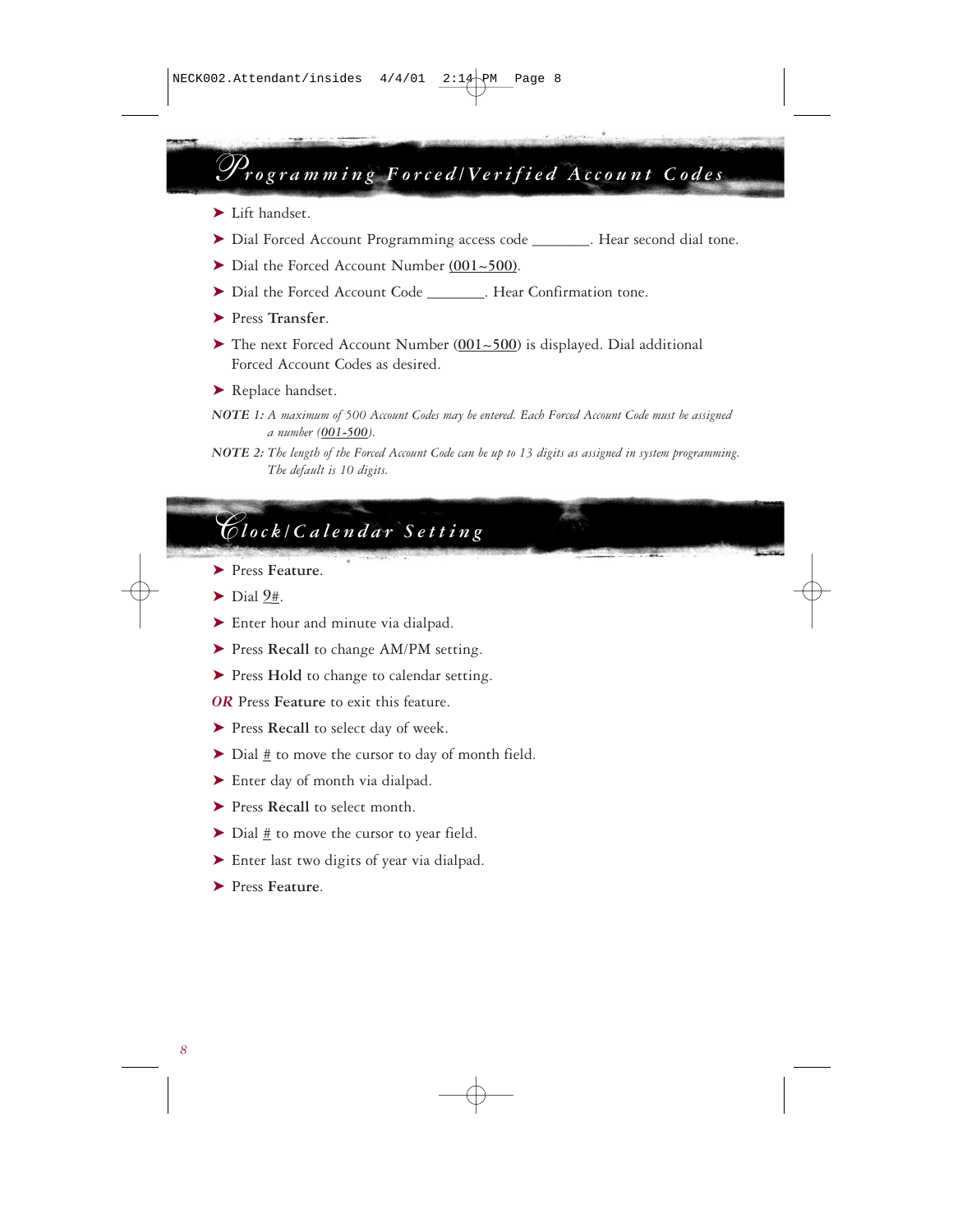# *Conference Bridge Setup*

Before using the Multiline Conference Bridge feature, passwords must be assigned. It should be noted that the supervisor should perform these procedures.

#### *SETTING SUPERVISOR PASSWORD*

- ➤ Call a Conference Bridge extension.
- ➤ When the Conference Bridge extension answers, dial the default Supervisor Password (0000#).
- ➤ Follow the voice prompt and enter the setting verification mode. Then enter setting change mode.
- ➤ Follow the voice prompt to change Supervisor Password (4-8 digits).

#### *SETTING CONFERENCE 1 AND/OR CONFERENCE 2 PASSWORDS*

- ➤ Set the Supervisor Password, if necessary.
- ➤ Call a Conference Bridge extension.
- ➤ When the Conference Bridge extension answers, dial the Supervisor Password and **#.**
- ➤ Skip the steps by pressing **\*** until the Conference Setup mode is available for conference 1 or conference 2.
- ➤ Follow the voice prompt and set the conference 1 or the conference 2 password (4-8 digits).

#### *RECORD CUSTOMIZED GREETING*

- ➤ Set the Supervisor Password, if necessary.
- ➤ Call a Conference Bridge extension.
- ➤ When the Conference Bridge extension answers, dial the Supervisor Password and **#.**
- ➤ Press **\*** to skip the setting verification mode.
- ➤ Press **#** to change system settings.
- ➤ Skip the steps until Customized Greeting option is played.
- ➤ Follow the voice prompt and record a new Customized Greeting.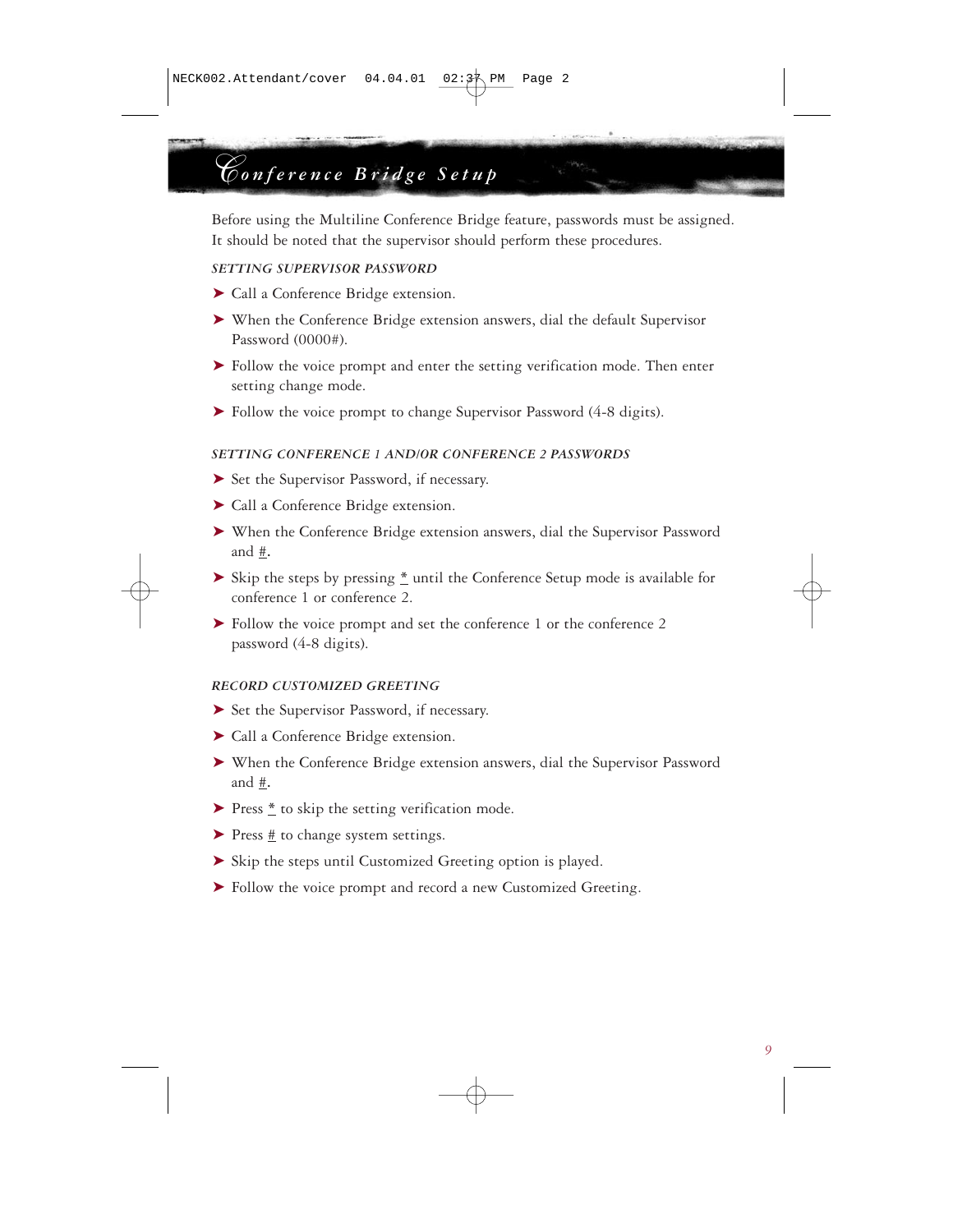*SYSTEM S PEED DIAL DIRECTORY*

| $00\,$ | 40          |  |
|--------|-------------|--|
| 01     | 41          |  |
| 02     | 42          |  |
| 03     | 43          |  |
| 04     | 44          |  |
| 05     | 45          |  |
| 06     | 46          |  |
| 07     | $\sqrt{47}$ |  |
| 08     | 48          |  |
| 09     | 49          |  |
| 10     | 50          |  |
| 11     | 51          |  |
| 12     | 52          |  |
| 13     | 53          |  |
| 14     | 54          |  |
| 15     | 55          |  |
| 16     | 56          |  |
| $17\,$ | 57          |  |
| 18     | 58          |  |
| 19     | 59          |  |
| 20     | 60          |  |
| 21     | 61          |  |
| 22     | 62          |  |
| 23     | 63          |  |
| 24     | 64          |  |
| 25     | 65          |  |
| 26     | 66          |  |
| $27\,$ | 67          |  |
| 28     | 68          |  |
| 29     | 69          |  |
| 30     | 70          |  |
| 31     | $71\,$      |  |
| 32     | 72          |  |
| 33     | $73\,$      |  |
| 34     | $74\,$      |  |
| 35     | $75\,$      |  |
| 36     | 76          |  |
| 37     | 77          |  |
| 38     | 78          |  |
| 39     | 79          |  |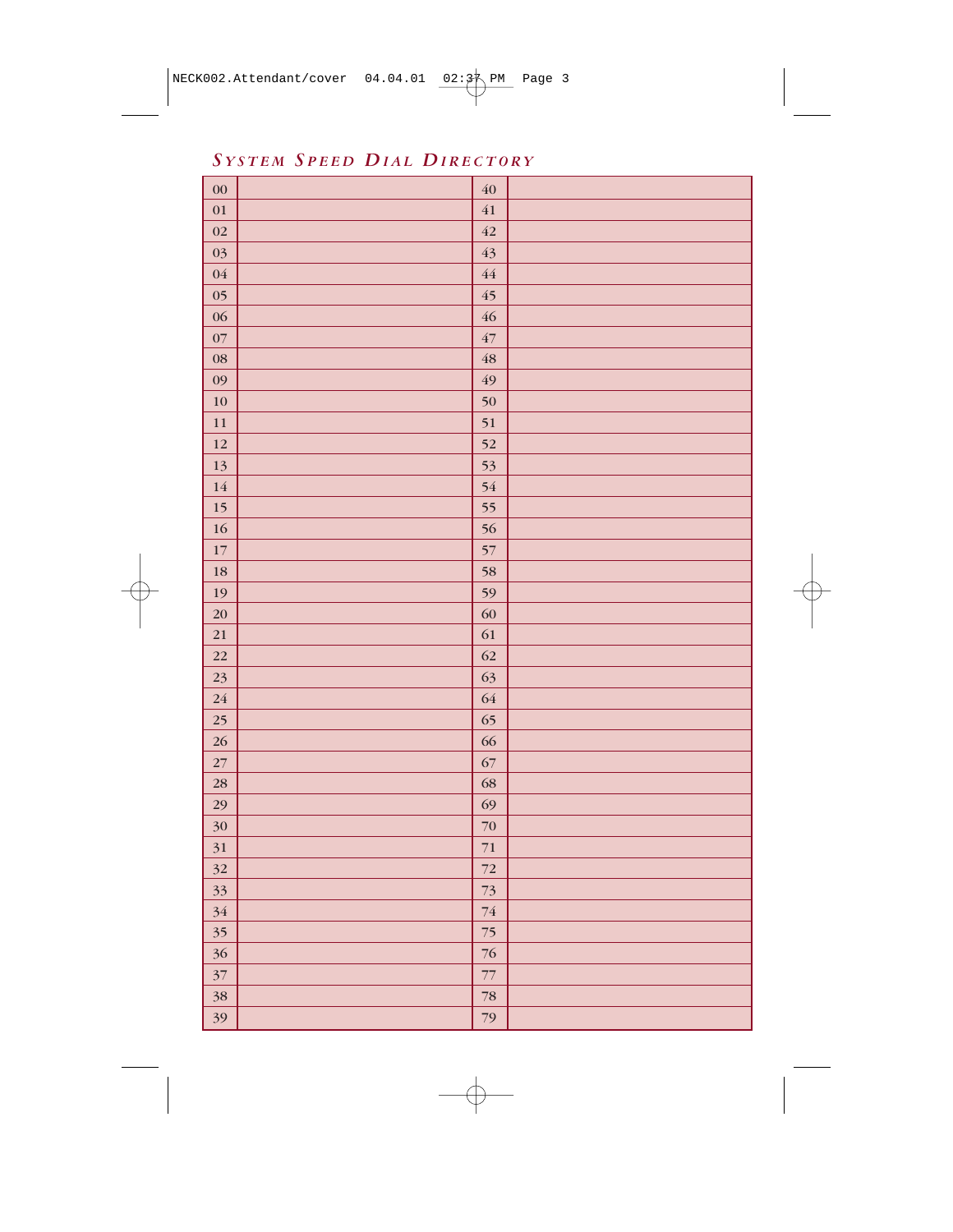## *C HARACTER E NTRY CODES*

| <b>CHARACTER</b>         | CODE | <b>CHARACTER</b>               | CODE    | <b>CHARACTER</b>                                                         | <b>CODE</b> |
|--------------------------|------|--------------------------------|---------|--------------------------------------------------------------------------|-------------|
| <b>Blank</b>             | 032  | @                              | 064     | $\setminus$                                                              | 096         |
| ļ                        | 033  | $\boldsymbol{\rm{A}}$          | 065     | $\mathbf{a}$                                                             | 097         |
| $\vert \, \vert$         | 034  | $\, {\bf B}$                   | 066     | $\mathbf b$                                                              | 098         |
| $\#$                     | 035  | $\mathbf C$                    | 067     | $\mathbf{C}$                                                             | 099         |
| \$                       | 036  | $\mathbf D$                    | 068     | $\mathbf d$                                                              | 100         |
| $\%$                     | 037  | ${\bf E}$                      | 069     | $\mathbf e$                                                              | 101         |
| $\&$                     | 038  | ${\bf F}$                      | 070     | $\mathbf f$                                                              | 102         |
| $\zeta$                  | 039  | $\mathbf G$                    | 071     | $\mathbf{g}% _{T}=\mathbf{g}_{T}(\mathbf{Q})=\mathbf{g}_{T}(\mathbf{Q})$ | 103         |
| $\overline{(\ }$         | 040  | $\mathbf H$                    | 072     | $\boldsymbol{\textbf{h}}$                                                | 104         |
| $\mathcal{E}$            | 041  | $\mathbf I$                    | 073     | $\mathbf i$                                                              | 105         |
| $\ast$                   | 042  | $\bf J$                        | $074\,$ | j                                                                        | 106         |
| $\ddot{}$                | 043  | $\bf K$                        | 075     | ${\bf k}$                                                                | 107         |
| $\overline{\phantom{a}}$ | 044  | $\mathbf L$                    | 076     | $\,$ $\,$                                                                | 108         |
| ÷                        | 045  | $\mathbf M$                    | 077     | ${\bf m}$                                                                | 109         |
| -                        | 046  | $\overline{\mathsf{N}}$        | 078     | $\mathbf n$                                                              | 110         |
| $\sqrt{\phantom{a}}$     | 047  | $\boldsymbol{0}$               | 079     | $\mathbf 0$                                                              | 111         |
| $\mathbf{0}$             | 048  | ${\bf P}$                      | 080     | $\, {\bf p}$                                                             | 112         |
| $\mathbf 1$              | 049  | Q                              | 081     | $\bf q$                                                                  | 113         |
| $\sqrt{2}$               | 050  | ${\bf R}$                      | 082     | $\mathbf{r}$                                                             | 114         |
| $\overline{\mathbf{3}}$  | 051  | $\overline{\mathbf{S}}$        | 083     | $\mathbf{s}$                                                             | 115         |
| $\bf 4$                  | 052  | $\mathbf T$                    | 084     | $\mathbf t$                                                              | 116         |
| $\overline{\mathbf{5}}$  | 053  | ${\bf U}$                      | 085     | $\mathbf u$                                                              | 117         |
| 6                        | 054  | $\mathbf{V}$                   | 086     | $\mathbf{V}$                                                             | 118         |
| $\overline{7}$           | 055  | W                              | 087     | $\mathbf{W}$                                                             | 119         |
| $\bf 8$                  | 056  | $\mathbf X$                    | 088     | $\mathbf X$                                                              | 120         |
| $\mathfrak{g}$           | 057  | $\mathbf Y$                    | 089     | $\mathbf{y}$                                                             | 121         |
| $\vdots$                 | 058  | ${\bf Z}$                      | 090     | ${\bf Z}$                                                                | 122         |
| $\vdots$                 | 059  | $\overline{\mathfrak{l}}$      | 091     | $\{$                                                                     | 123         |
| $\,<$                    | 060  | ¥                              | 092     | I                                                                        | 124         |
| $=$                      | 061  | $\begin{array}{c} \end{array}$ | 093     | $\big\}$                                                                 | 125         |
| $\rm{>}$                 | 062  | $\boldsymbol{\wedge}$          | 094     | $\rightarrow$                                                            | 126         |
| $\ddot{\cdot}$           | 063  |                                | 095     |                                                                          | 127         |